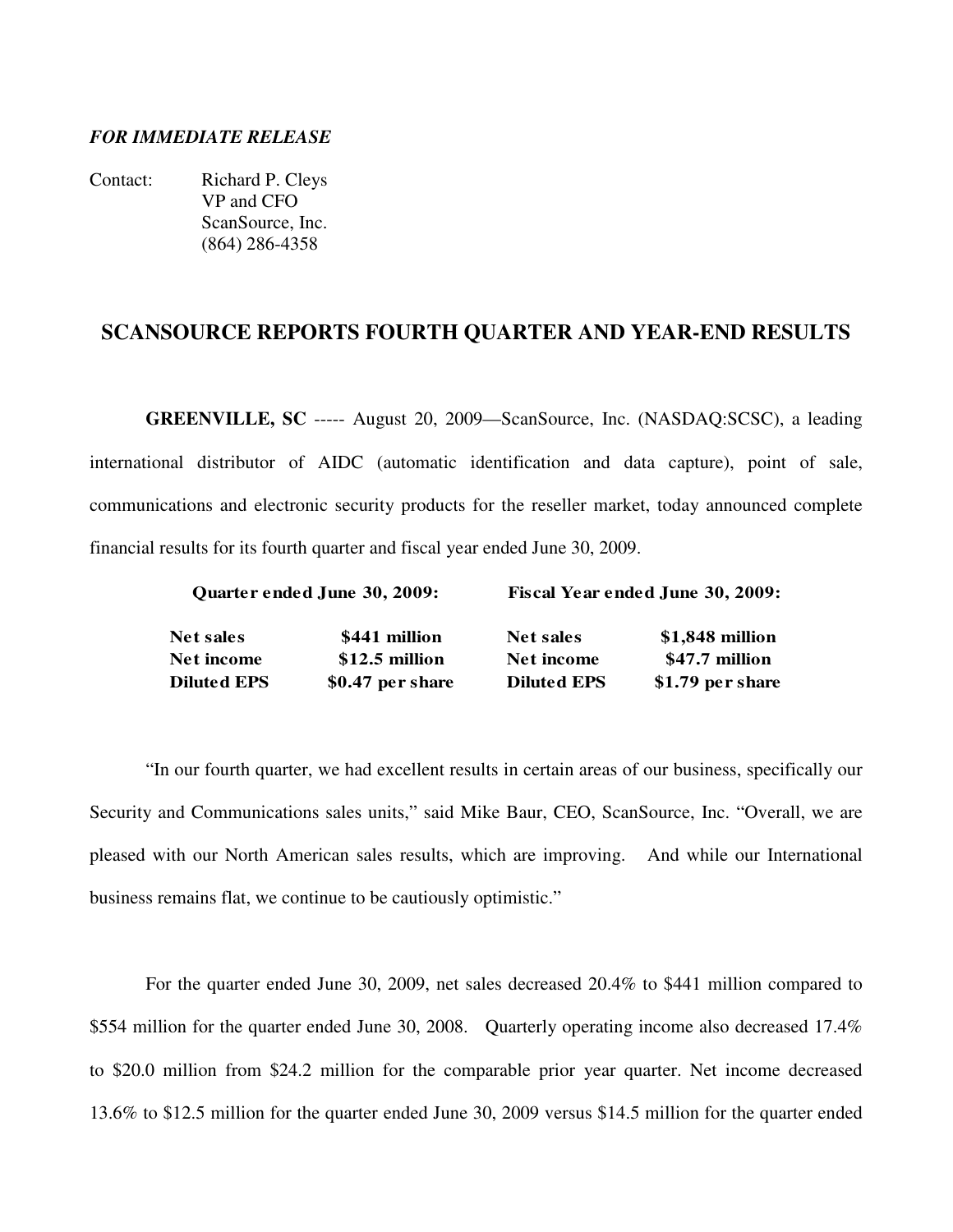June 30, 2008. The effective tax rate for the quarter was 37.4%, compared to 39.0% for the prior year quarter. Diluted earnings per share decreased 13.0% to \$0.47 compared to \$0.54 in the prior year quarter.

For the year ended June 30, 2009, net sales decreased 15.1% to \$1.85 billion, compared to \$2.18 billion for the prior year ended June 30, 2008. Fiscal year operating income also decreased 21.1% to \$74.1 million from \$94.0 million for the comparable prior fiscal year. Net income decreased 14.3% to \$47.7 million compared to \$55.6 million for the prior fiscal year ended June 30, 2008. The effective tax rate for the year was 37.0% compared to 38.3% for the prior fiscal year. Diluted earnings per share decreased 14.8% to \$1.79 compared to \$2.10 in the prior year.

# **Forecast for Next Quarter**

 The Company announced its revenue forecast for the first quarter of fiscal 2010. ScanSource expects net revenues for the September 2009 quarter could range from \$445 million to \$465 million.

#### **Safe Harbor Statement**

 This press release contains comments that are "forward looking" statements that involve risks and uncertainties; these statements are subject to the safe harbor created by the Private Securities Litigation Reform Act of 1995. Any number of important factors could cause actual results to differ materially from anticipated results including but not limited to macroeconomic circumstances that could impact our business, such as currency fluctuations, continued adverse capital and credit market conditions and a prolonged economic downturn. For more information concerning factors that could cause actual results to differ from anticipated results, see the Company's annual report on Form 10-K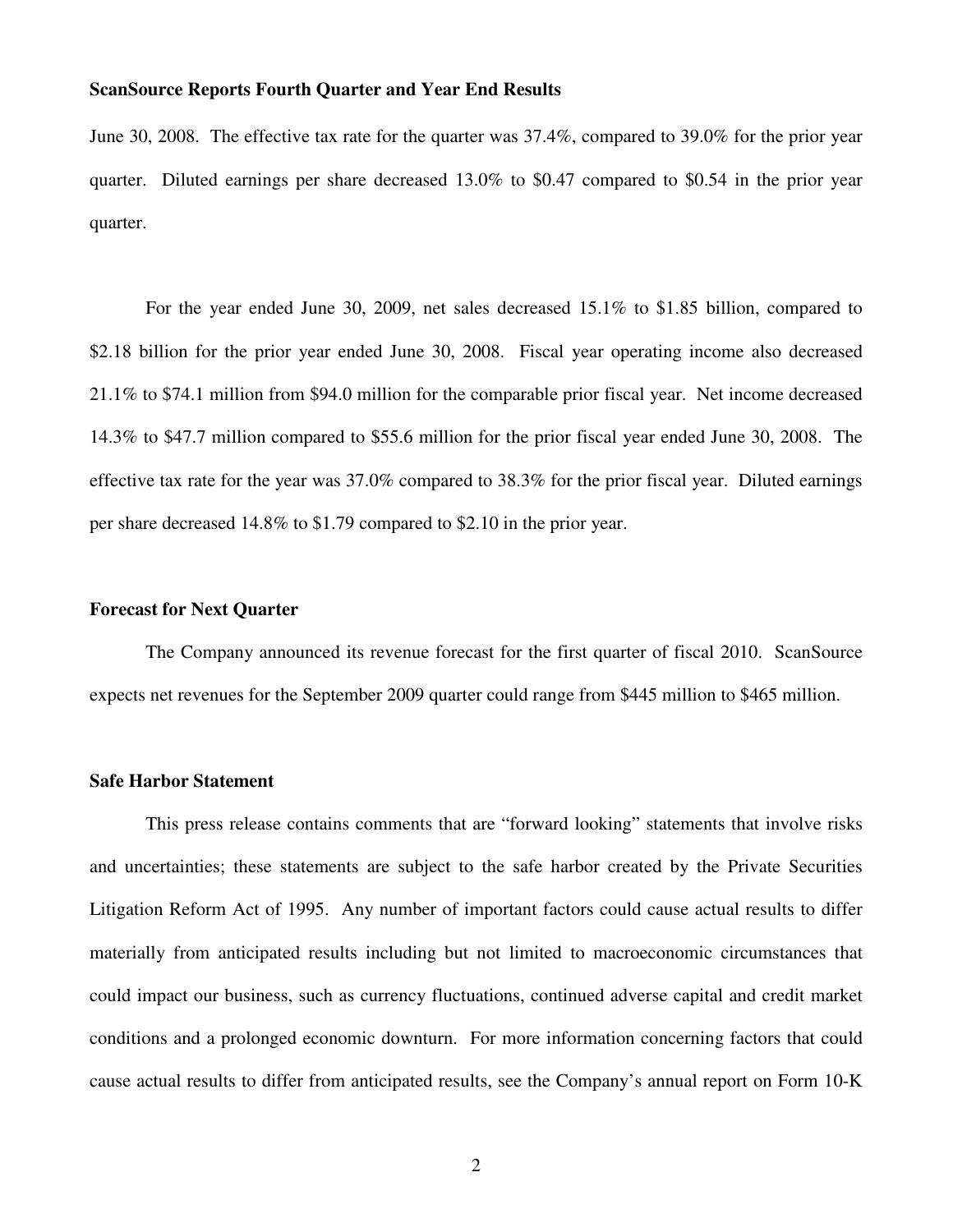for the year ended June 30, 2008 filed with, and the Company's annual report on Form 10-K for the year ended June 30, 2009 to be filed with, the Securities and Exchange Commission.

# **About ScanSource**

 ScanSource, Inc. (NASDAQ:SCSC) is a leading international distributor of specialty technology products, consisting of seven sales units in North America, Latin America and Europe. ScanSource POS and Barcoding in North America, Latin America and Europe delivers AIDC and POS solutions; Catalyst Telecom in the U.S. and ScanSource Communications in North America and Europe, provide voice, video and converged communications equipment; and ScanSource Security in North America offers physical security solutions. Founded in 1992, the company ranks #854 on the Fortune 1000. For more information, call the toll-free sales telephone number at 800.944.2432 or visit www.scansourceinc.com.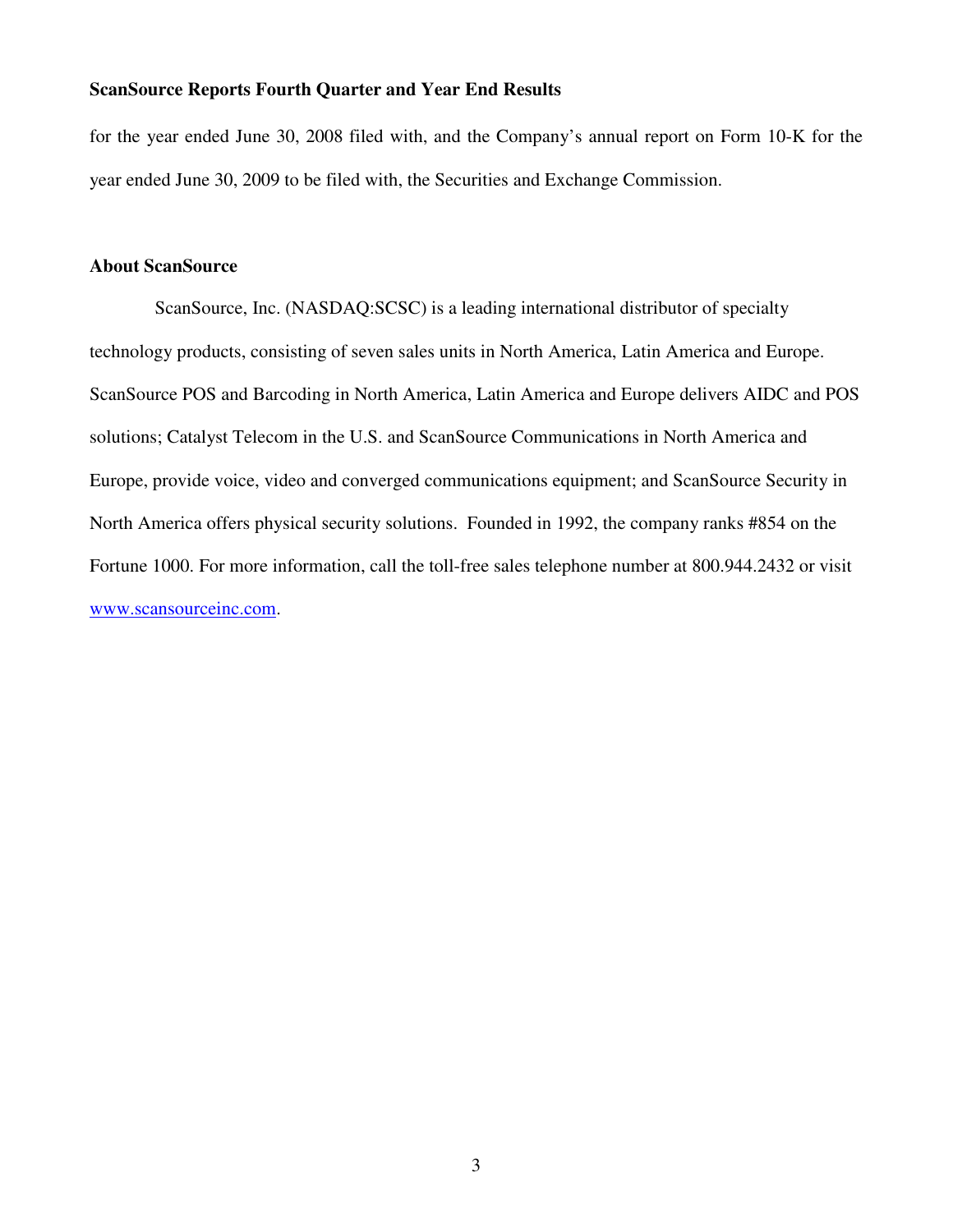### **SCANSOURCE, INC. AND SUBSIDIARIES CONDENSED CONSOLIDATED BALANCE SHEETS (UNAUDITED) (In thousands)**

|                                                        | <b>June 30,</b><br>2009 |         | <b>June 30,</b><br>2008* |         |
|--------------------------------------------------------|-------------------------|---------|--------------------------|---------|
| <b>Assets</b>                                          |                         |         |                          |         |
| Current assets:                                        |                         |         |                          |         |
| Cash and cash equivalents                              | \$                      | 127,664 | \$                       | 15,224  |
| Trade & notes receivable                               |                         | 291,037 |                          | 360,154 |
| Other receivables                                      |                         | 7,676   |                          | 8,052   |
| Inventories                                            |                         | 216,829 |                          | 280,077 |
| Prepaid expenses and other assets                      |                         | 5,486   |                          | 5,556   |
| Deferred income taxes                                  |                         | 8,735   |                          | 11,428  |
| Total current assets                                   |                         | 657,427 |                          | 680,491 |
| Property and equipment, net                            |                         | 21,035  |                          | 22,420  |
| Goodwill                                               |                         | 34,087  |                          | 36,121  |
| Other assets, including identifiable intangible assets |                         | 36,082  |                          | 33,174  |
| Total assets                                           | \$                      | 748,631 | \$                       | 772,206 |
| <b>Liabilities and Shareholders' Equity</b>            |                         |         |                          |         |
| Current liabilities:                                   |                         |         |                          |         |
| Current portion of long-term debt                      | \$                      |         | \$                       |         |
| Short-term borrowings                                  |                         |         |                          | 7,649   |
| Trade accounts payable                                 |                         | 228,408 |                          | 265,284 |
| Accrued expenses and other liabilities                 |                         | 30,443  |                          | 34,337  |
| Income taxes payable                                   |                         | 3,799   |                          | 4,585   |
| Total current liabilities                              |                         | 262,650 |                          | 311,855 |
| Deferred income taxes                                  |                         |         |                          |         |
| Long-term debt                                         |                         | 30,429  |                          | 29,576  |
| Borrowings under revolving credit facility             |                         |         |                          | 27,047  |
| Other long-term liabilities                            |                         | 10,106  |                          | 7,975   |
| <b>Total liabilities</b>                               |                         | 303,185 |                          | 376,453 |
| Shareholder's equity:                                  |                         |         |                          |         |
| Common stock                                           |                         | 104,461 |                          | 96,097  |
| Retained earnings                                      |                         | 337,822 |                          | 290,134 |
| Accumulated other comprehensive income                 |                         | 3,163   |                          | 9,522   |
| Total shareholders' equity                             |                         | 445,446 |                          | 395,753 |
| Total liabilities and shareholders' equity             |                         | 748,631 | \$                       | 772,206 |

\* Derived from audited financial statements at June 30, 2008.